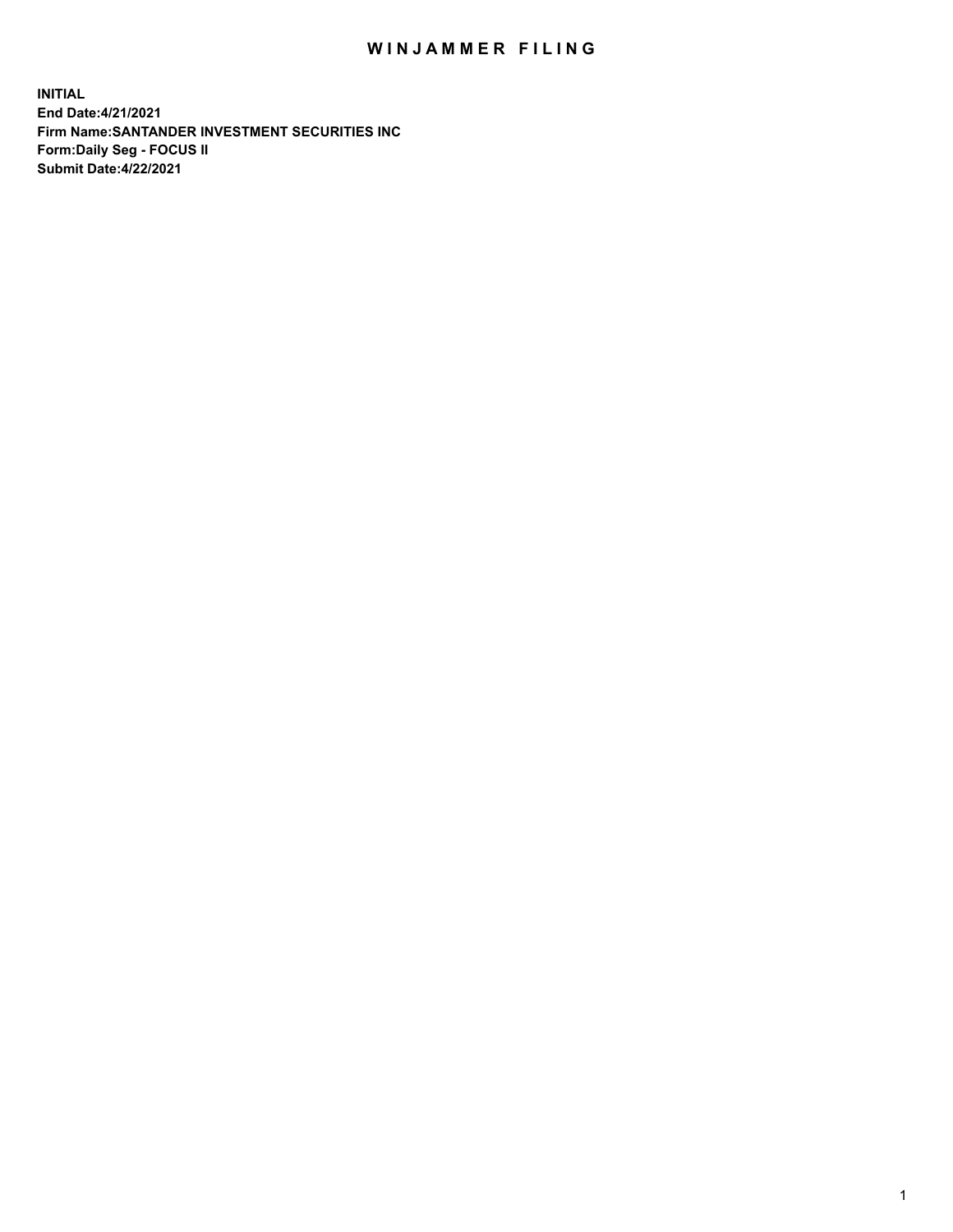**INITIAL End Date:4/21/2021 Firm Name:SANTANDER INVESTMENT SECURITIES INC Form:Daily Seg - FOCUS II Submit Date:4/22/2021 Daily Segregation - Cover Page**

| Name of Company                                                                   | <b>SANTANDER INVESTMENT</b><br><b>SECURITIES INC</b> |
|-----------------------------------------------------------------------------------|------------------------------------------------------|
| <b>Contact Name</b>                                                               | <b>Felix Munoz</b>                                   |
| <b>Contact Phone Number</b>                                                       | (212) 407-4594                                       |
| <b>Contact Email Address</b>                                                      | felix.munoz@santander.us                             |
| FCM's Customer Segregated Funds Residual Interest Target (choose one):            |                                                      |
| a. Minimum dollar amount: ; or                                                    | 70,000,000                                           |
| b. Minimum percentage of customer segregated funds required:%; or                 | <u>0</u>                                             |
| c. Dollar amount range between: and; or                                           | 0 <sub>0</sub>                                       |
| d. Percentage range of customer segregated funds required between:% and%.         | 0 <sub>0</sub>                                       |
| FCM's Customer Secured Amount Funds Residual Interest Target (choose one):        |                                                      |
| a. Minimum dollar amount: ; or                                                    | $\frac{0}{0}$                                        |
| b. Minimum percentage of customer secured funds required:%; or                    |                                                      |
| c. Dollar amount range between: and; or                                           | 0 <sub>0</sub>                                       |
| d. Percentage range of customer secured funds required between:% and%.            | 0 <sub>0</sub>                                       |
| FCM's Cleared Swaps Customer Collateral Residual Interest Target (choose one):    |                                                      |
| a. Minimum dollar amount: ; or                                                    | $\overline{\mathbf{0}}$                              |
| b. Minimum percentage of cleared swaps customer collateral required:% ; or        | $\underline{\mathbf{0}}$                             |
| c. Dollar amount range between: and; or                                           | 0 <sub>0</sub>                                       |
| d. Percentage range of cleared swaps customer collateral required between:% and%. | <u>00</u>                                            |

Attach supporting documents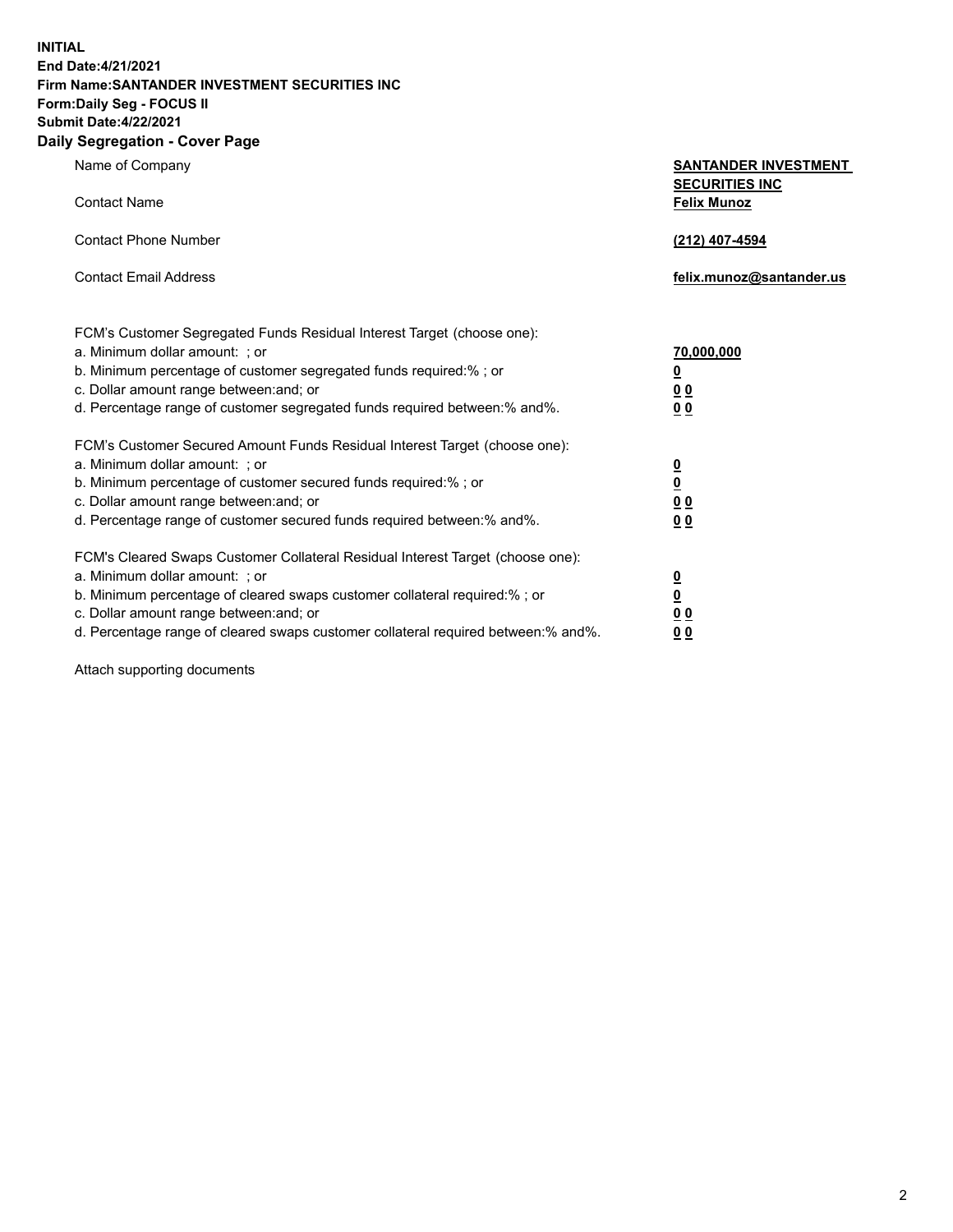**INITIAL End Date:4/21/2021 Firm Name:SANTANDER INVESTMENT SECURITIES INC Form:Daily Seg - FOCUS II Submit Date:4/22/2021 Daily Segregation - Secured Amounts**

|     | Foreign Futures and Foreign Options Secured Amounts                                         |                   |
|-----|---------------------------------------------------------------------------------------------|-------------------|
|     | Amount required to be set aside pursuant to law, rule or regulation of a foreign            | $0$ [7305]        |
|     | government or a rule of a self-regulatory organization authorized thereunder                |                   |
| 1.  | Net ledger balance - Foreign Futures and Foreign Option Trading - All Customers             |                   |
|     | A. Cash                                                                                     | $0$ [7315]        |
|     | B. Securities (at market)                                                                   | $0$ [7317]        |
| 2.  | Net unrealized profit (loss) in open futures contracts traded on a foreign board of trade   | $0$ [7325]        |
| 3.  | Exchange traded options                                                                     |                   |
|     | a. Market value of open option contracts purchased on a foreign board of trade              | $0$ [7335]        |
|     | b. Market value of open contracts granted (sold) on a foreign board of trade                | $0$ [7337]        |
| 4.  | Net equity (deficit) (add lines 1. 2. and 3.)                                               | $0$ [7345]        |
| 5.  | Account liquidating to a deficit and account with a debit balances - gross amount           | $0$ [7351]        |
|     | Less: amount offset by customer owned securities                                            | 0 [7352] 0 [7354] |
| 6.  | Amount required to be set aside as the secured amount - Net Liquidating Equity              | $0$ [7355]        |
|     | Method (add lines 4 and 5)                                                                  |                   |
| 7.  | Greater of amount required to be set aside pursuant to foreign jurisdiction (above) or line | $0$ [7360]        |
|     | 6.                                                                                          |                   |
|     | FUNDS DEPOSITED IN SEPARATE REGULATION 30.7 ACCOUNTS                                        |                   |
| 1.  | Cash in banks                                                                               |                   |
|     | A. Banks located in the United States                                                       | $0$ [7500]        |
|     | B. Other banks qualified under Regulation 30.7                                              | 0 [7520] 0 [7530] |
| 2.  | <b>Securities</b>                                                                           |                   |
|     | A. In safekeeping with banks located in the United States                                   | $0$ [7540]        |
|     | B. In safekeeping with other banks qualified under Regulation 30.7                          | 0 [7560] 0 [7570] |
| 3.  | Equities with registered futures commission merchants                                       |                   |
|     | A. Cash                                                                                     | $0$ [7580]        |
|     | <b>B.</b> Securities                                                                        | $0$ [7590]        |
|     | C. Unrealized gain (loss) on open futures contracts                                         | $0$ [7600]        |
|     | D. Value of long option contracts                                                           | $0$ [7610]        |
|     | E. Value of short option contracts                                                          | 0 [7615] 0 [7620] |
| 4.  | Amounts held by clearing organizations of foreign boards of trade                           |                   |
|     | A. Cash                                                                                     | $0$ [7640]        |
|     | <b>B.</b> Securities                                                                        | $0$ [7650]        |
|     | C. Amount due to (from) clearing organization - daily variation                             | $0$ [7660]        |
|     | D. Value of long option contracts                                                           | $0$ [7670]        |
|     | E. Value of short option contracts                                                          | 0 [7675] 0 [7680] |
| 5.  | Amounts held by members of foreign boards of trade                                          |                   |
|     | A. Cash                                                                                     | 0 [7700]          |
|     | <b>B.</b> Securities                                                                        | $0$ [7710]        |
|     | C. Unrealized gain (loss) on open futures contracts                                         | $0$ [7720]        |
|     | D. Value of long option contracts                                                           | $0$ [7730]        |
|     | E. Value of short option contracts                                                          | 0 [7735] 0 [7740] |
| 6.  | Amounts with other depositories designated by a foreign board of trade                      | $0$ [7760]        |
| 7.  | Segregated funds on hand                                                                    | $0$ [7765]        |
| 8.  | Total funds in separate section 30.7 accounts                                               | $0$ [7770]        |
| 9.  | Excess (deficiency) Set Aside for Secured Amount (subtract line 7 Secured Statement         | $0$ [7380]        |
|     | Page 1 from Line 8)                                                                         |                   |
| 10. | Management Target Amount for Excess funds in separate section 30.7 accounts                 | $0$ [7780]        |
| 11. | Excess (deficiency) funds in separate 30.7 accounts over (under) Management Target          | $0$ [7785]        |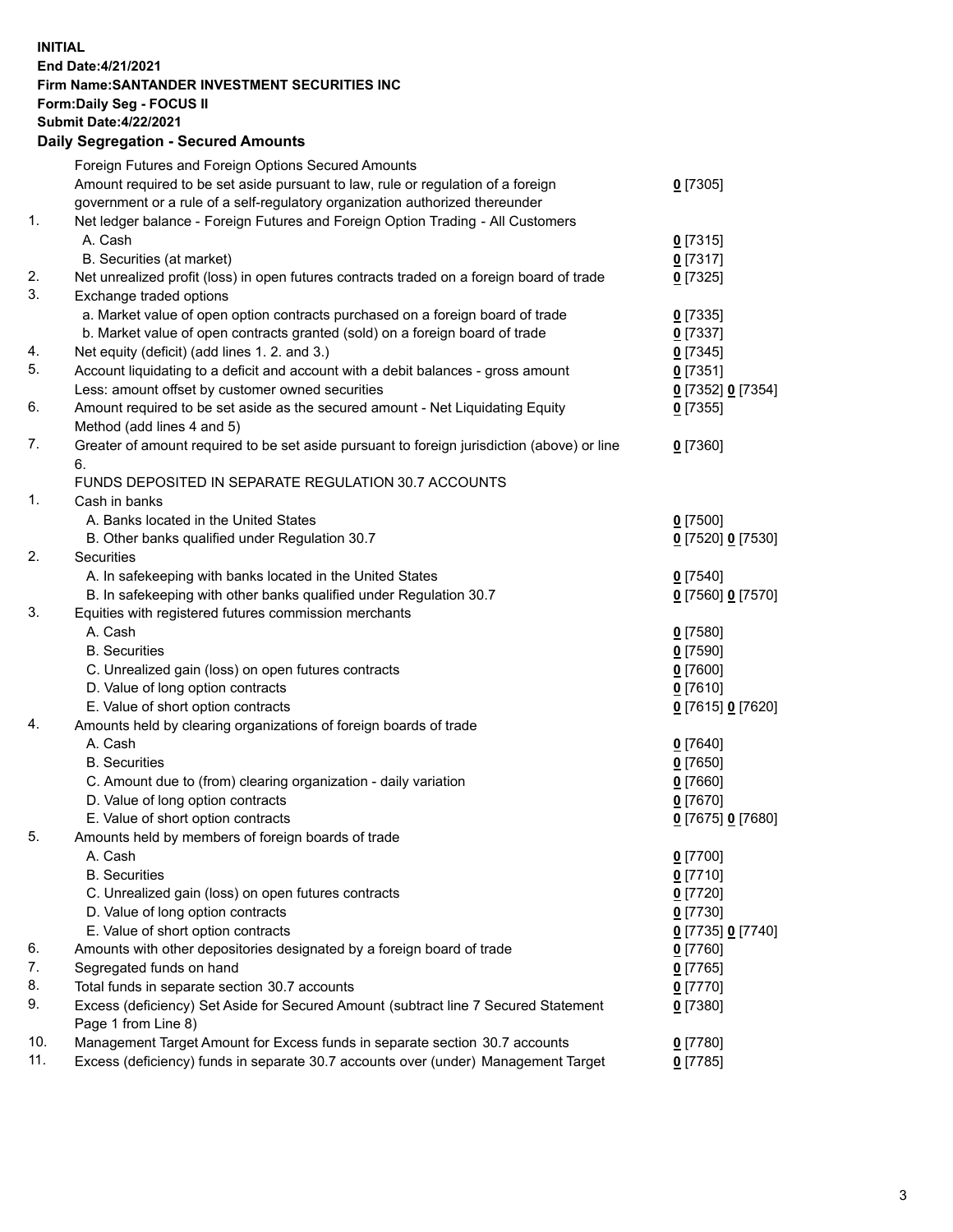|     | <b>INITIAL</b>                                                                                                                                                |                      |
|-----|---------------------------------------------------------------------------------------------------------------------------------------------------------------|----------------------|
|     | End Date: 4/21/2021                                                                                                                                           |                      |
|     | Firm Name: SANTANDER INVESTMENT SECURITIES INC                                                                                                                |                      |
|     | Form: Daily Seg - FOCUS II                                                                                                                                    |                      |
|     | <b>Submit Date:4/22/2021</b>                                                                                                                                  |                      |
|     | Daily Segregation - Segregation Statement                                                                                                                     |                      |
|     | SEGREGATION REQUIREMENTS(Section 4d(2) of the CEAct)                                                                                                          |                      |
| 1.  | Net ledger balance                                                                                                                                            |                      |
|     | A. Cash                                                                                                                                                       | 1,275,507,033 [7010] |
|     | B. Securities (at market)                                                                                                                                     | $0$ [7020]           |
| 2.  | Net unrealized profit (loss) in open futures contracts traded on a contract market                                                                            | 622,274,436 [7030]   |
| 3.  | Exchange traded options                                                                                                                                       |                      |
|     | A. Add market value of open option contracts purchased on a contract market                                                                                   | 46,904,491 [7032]    |
|     | B. Deduct market value of open option contracts granted (sold) on a contract market                                                                           | 42,381,558 [7033]    |
| 4.  | Net equity (deficit) (add lines 1, 2 and 3)                                                                                                                   | 1,902,304,402 [7040] |
| 5.  | Accounts liquidating to a deficit and accounts with                                                                                                           |                      |
|     | debit balances - gross amount                                                                                                                                 | $0$ [7045]           |
|     | Less: amount offset by customer securities                                                                                                                    | 0 [7047] 0 [7050]    |
| 6.  | Amount required to be segregated (add lines 4 and 5)                                                                                                          | 1,902,304,402 [7060] |
|     | FUNDS IN SEGREGATED ACCOUNTS                                                                                                                                  |                      |
| 7.  | Deposited in segregated funds bank accounts                                                                                                                   |                      |
|     | A. Cash                                                                                                                                                       | 281,429,882 [7070]   |
|     | B. Securities representing investments of customers' funds (at market)                                                                                        | $0$ [7080]           |
|     | C. Securities held for particular customers or option customers in lieu of cash (at                                                                           | $0$ [7090]           |
|     | market)                                                                                                                                                       |                      |
| 8.  | Margins on deposit with derivatives clearing organizations of contract markets                                                                                |                      |
|     | A. Cash                                                                                                                                                       | 1,656,292,358 [7100] |
|     | B. Securities representing investments of customers' funds (at market)                                                                                        | $0$ [7110]           |
|     | C. Securities held for particular customers or option customers in lieu of cash (at                                                                           | $0$ [7120]           |
|     | market)                                                                                                                                                       |                      |
| 9.  | Net settlement from (to) derivatives clearing organizations of contract markets                                                                               | 32,502,280 [7130]    |
| 10. | Exchange traded options                                                                                                                                       |                      |
|     | A. Value of open long option contracts                                                                                                                        | 46,904,491 [7132]    |
|     | B. Value of open short option contracts                                                                                                                       | 42,381,558 [7133]    |
| 11. | Net equities with other FCMs                                                                                                                                  |                      |
|     | A. Net liquidating equity                                                                                                                                     | $0$ [7140]           |
|     | B. Securities representing investments of customers' funds (at market)<br>C. Securities held for particular customers or option customers in lieu of cash (at | $0$ [7160]           |
|     |                                                                                                                                                               | $0$ [7170]           |
| 12. | market)<br>Segregated funds on hand                                                                                                                           | $0$ [7150]           |
| 13. | Total amount in segregation (add lines 7 through 12)                                                                                                          | 1,974,747,453 [7180] |
| 14. | Excess (deficiency) funds in segregation (subtract line 6 from line 13)                                                                                       | 72,443,051 [7190]    |
| 15. | Management Target Amount for Excess funds in segregation                                                                                                      | 70,000,000 [7194]    |
| 16. | Excess (deficiency) funds in segregation over (under) Management Target Amount                                                                                | 2,443,051 [7198]     |
|     | Excess                                                                                                                                                        |                      |